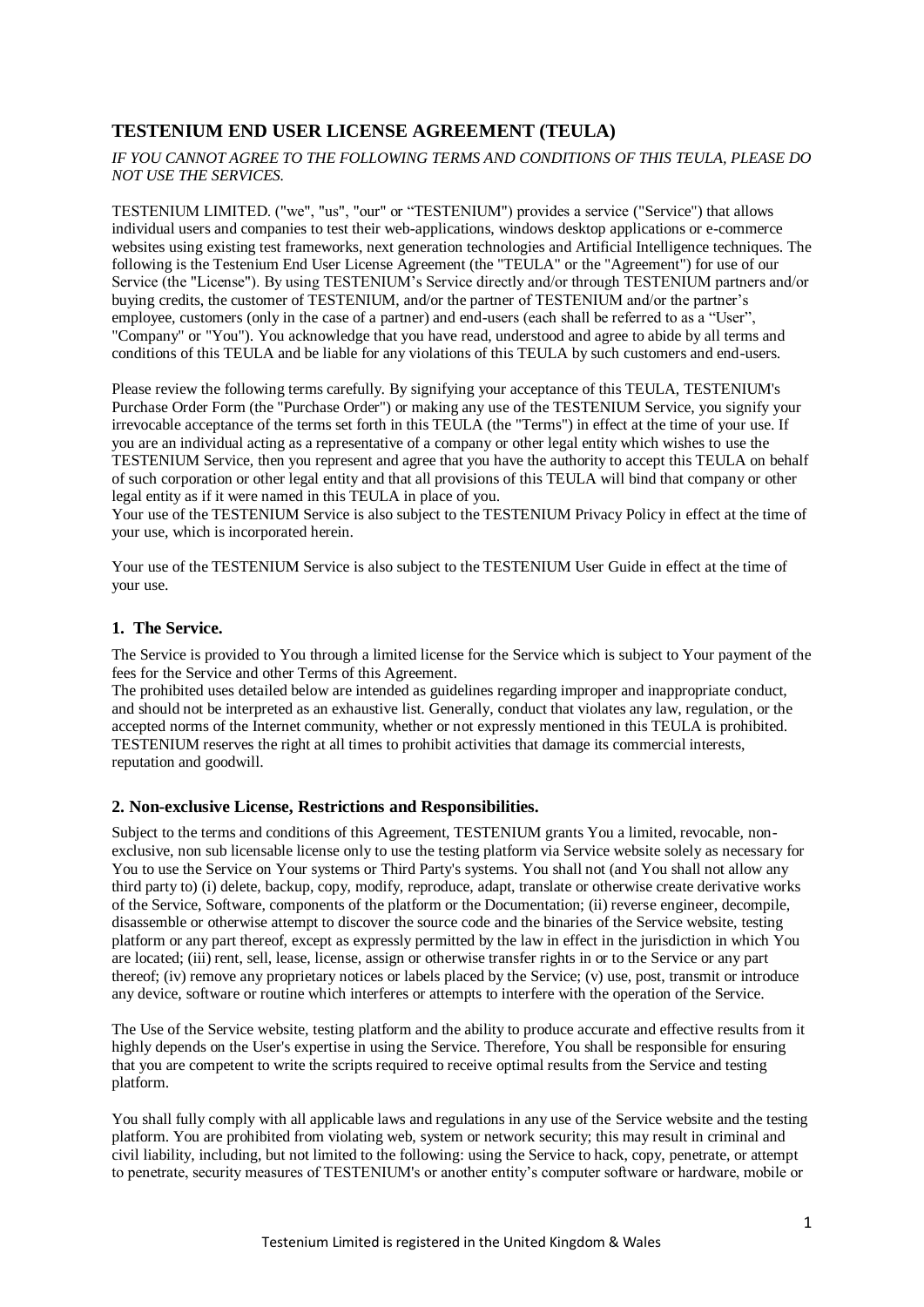wireless devices, electronic communications system, or telecommunications system, whether or not the intrusion results in the corruption or loss of data; unauthorized use, access, investigation of a system security or authentication measures, traffic or data packet; using the Service to distribute any "virus" or other software or instructions intended to destroy or corrupt or otherwise interfere with others' access to and/or use of the Services, the Internet, their computer systems and/or data; interference with Service to any host, user or network including, without mail bombing, limitation, flooding, overriding, overloading a system and broadcast attacks, forging of any TCP-IP packet header or any part of the header information in an email or a newsgroup posting; using the Service to gather, or attempt to gather personal information about third parties without their consent known to TESTENIUM; or use the TESTENIUM Service and the testing platform to test websites or software that are not your own or that you are not an authorized user for (i.e.- an employee or owner of such website of software).

You shall not use the Service to post unlawful or defamatory information about a person without their consent, including any information that is harassing or would intentionally inflict emotional distress.

You shall not use the Service website and the testing platform to send spam messages, including, without limitation, commercial advertising or mass e-mailings. You shall not use another site's mail server to execute any email related process or send e-mail without the express permission of the person authorized on behalf of such site.

TESTENIUM reserves the right to notify the appropriate law enforcement department in case of a violation that is a criminal offense. All TESTENIUM contacts with any third party, including, without limitation, law enforcement, shall be in accordance with applicable law and regulation, including, but not limited to, law and regulation governing the privacy of User information as applicable to TESTENIUM's provision of its Service to its customers.

As TESTENIUM facilitates these third parties software, TESTENIUM shall not be held responsible and will not be obligated to compensate the User and no refunds will be issued for their malfunction or defects, including not limited to the following:

a) A test that failed to yield valid results due to a defect/bug/limitation in the third party open source software, any licenced software, libraries or databases execution.

b) Any connection failure caused by NoMachine remote connection software.

#### **3. Payment Policies.**

The payments for the Service are as detailed and agreed upon in the Purchase Order or signing in the TESTENIUM's websites. Generally, pricing is per line of code in both test cases and SQL scripts being executed or tested in the testenium platform, unless otherwise agreed between Testenium and the customer/user. The calculated cost will be deducted from the payment on account. Any over usage of the service will show a negative account balance , in which case a minimum top up amount should be credited before any new test session is started.

TESTENIUM may change its fees and payment policies for the Service from time to time and they shall be effective upon Your acceptance of those changes which will be posted on TESTENIUM.com. Unless otherwise stated, all fees are quoted in United Kingdom GBP  $(E)$ . Any outstanding balance becomes immediately due and payable upon termination of this Agreement and any collection expenses (including attorneys' fees) incurred by TESTENIUM will be included in the amount owed, and may be charged to the credit/debit card or other billing mechanism associated with the User.

For all accounts, TESTENIUM may charge an account re-activation fee should an account needs to be reactivated by a user after an account has become de-activated due to non-payment or an untimely authorization for payment.

#### **4. User Account, Password, and Security.**

To register for the Service, You must complete the registration process by providing TESTENIUM with current, complete and accurate information as prompted by the registration form about yourself and any entity you are employed by, including Your e-mail address (username) and password. You agree to maintain and update your information to keep it accurate, current and complete.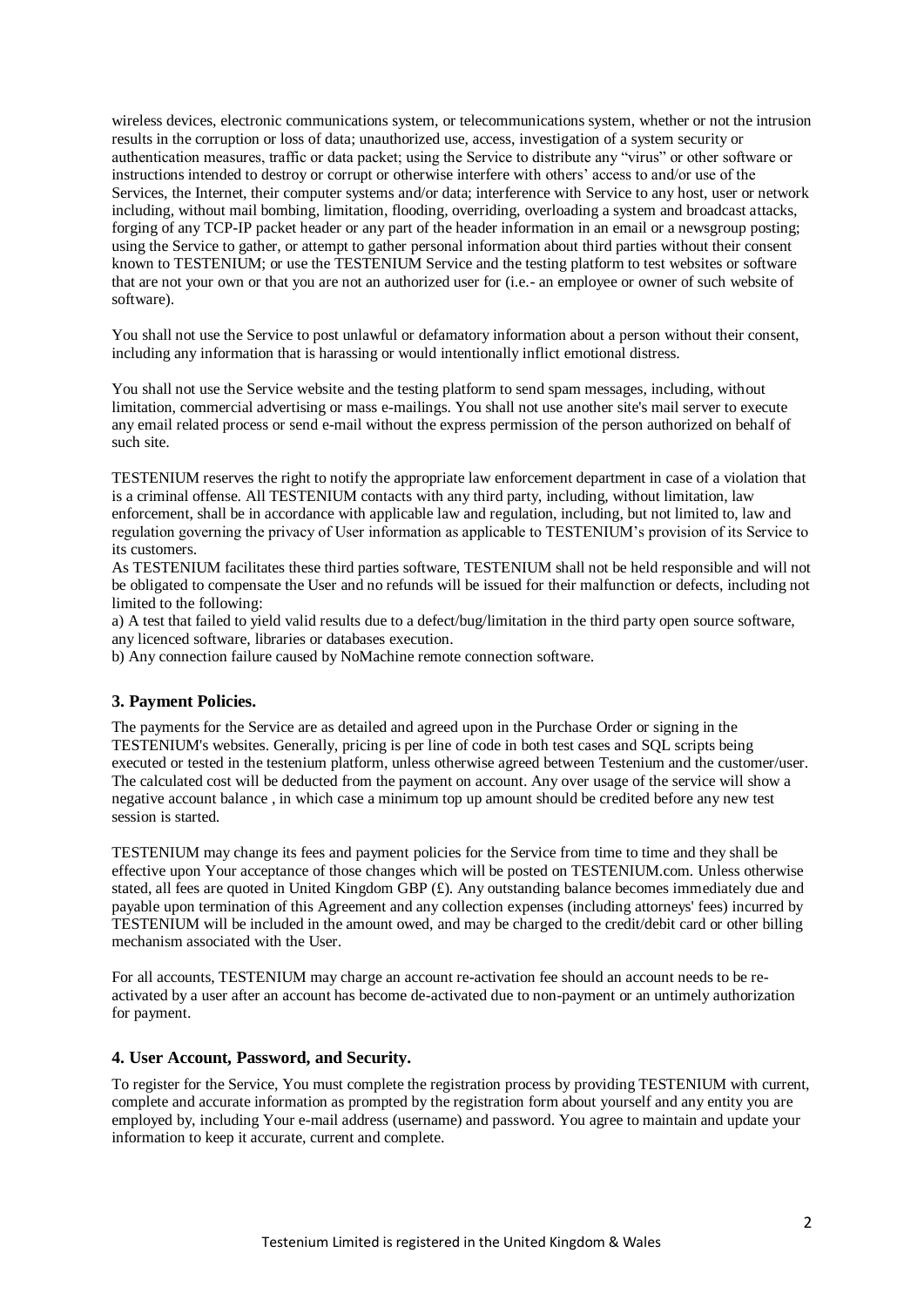TESTENIUM may refuse to grant you a username that impersonates someone else, is or may be illegal, is or may be protected by trademark or other proprietary rights law, is vulgar or otherwise offensive, or may cause confusion, as determined by us in our sole discretion. You agree not to transfer or sell your use of or access to the Service to any third party.

You are solely responsible for maintaining the confidentiality of your username and password and for any and all activities (including transactions, if any) that are conducted through such user name and password You shall take full responsibility for Your own, and third party, use of Your License. You are solely responsible for any and all activities that occur under Your License. TESTENIUM may use this information and any technical information about your use of the Service to tailor its presentations to you, facilitate your movement through the Service, or communicate separately with you.

#### **5. Confidentiality.**

"Confidential Information" includes any proprietary data and any other information disclosed by one party to the other in writing and marked "confidential" or disclosed orally and, within five business days, reduced to writing and marked "confidential". However, Confidential Information shall not include any information that is or becomes known to the general public, which is already in the receiving party's possession prior to disclosure by a party or which is independently developed by the receiving party without the use of Confidential Information. Neither party shall use or disclose the other party's Confidential Information without the other's prior written consent except for the purpose of performing its obligations under this Agreement or if required by law, regulation or court order; in which case, the party being compelled to disclose Confidential Information shall give the other party as much notice as is reasonably practicable prior to disclosing the Confidential Information. Upon termination of this Agreement, the parties shall promptly either return or destroy all Confidential Information and, upon request, provide written certification of such.

#### **6. Indemnification.**

To the extent permitted by applicable law, You shall indemnify, hold harmless and defend TESTENIUM, its officers, directors, employees, agents and representatives at Your expense, from any and all third-party claims, actions, proceedings, and suits brought against TESTENIUM or any of its officers, directors, employees, agents or affiliates, and all related liabilities, damages, settlements, penalties, fines, costs or expenses (including, reasonable attorneys' fees and other litigation expenses) incurred by TESTENIUM or any of its officers, directors, employees, agents or affiliates, arising out of or relating to (i) Your breach of any term or condition of this Agreement, (ii) Your use of the Service, (iii) Your violations of applicable laws, rules or regulations in connection with the Service, (iv) any representations and warranties made by You concerning any aspect of the Service; (v) any claims made by or on behalf of any third party pertaining directly or indirectly to Your use of the Service; (vi) violations of Your obligations of privacy to any third party; and (vii) any claims with respect to acts or omissions of any third party in connection with the Service.

TESTENIUM shall provide You with written notice of any claim, suit or action from which You must indemnify TESTENIUM. You shall cooperate as fully as reasonably required in the defense of any claim. TESTENIUM reserves the right, at its own expense, to assume the exclusive defense and control of any matter subject to indemnification by You.

#### **7. Disclaimer of Warranties.**

Use of the Service and any reliance by you upon the Service, including any action taken by you because of such use or reliance, is at your sole risk. TESTENIUM does not warrant that the Service will be uninterrupted or free of errors, viruses, or other harmful components; nor does it make any warranty as to the results that may be obtained from use of the Service. TESTENIUM may make improvements and/or changes in the Services at any time. TESTENIUM makes no representations as to the suitability, reliability, availability, timelines, and accuracy of the Service. The Service is provided 'as is' and "as available", "with all faults" and TESTENIUM disclaims all warranties, express or implied, including, but not limited to, implied warranties of merchantability, fitness for a particular purpose, title and non-infringement.

Applicable law may not allow the exclusion of implied warranties, so the above exclusions may not apply to You in this regard.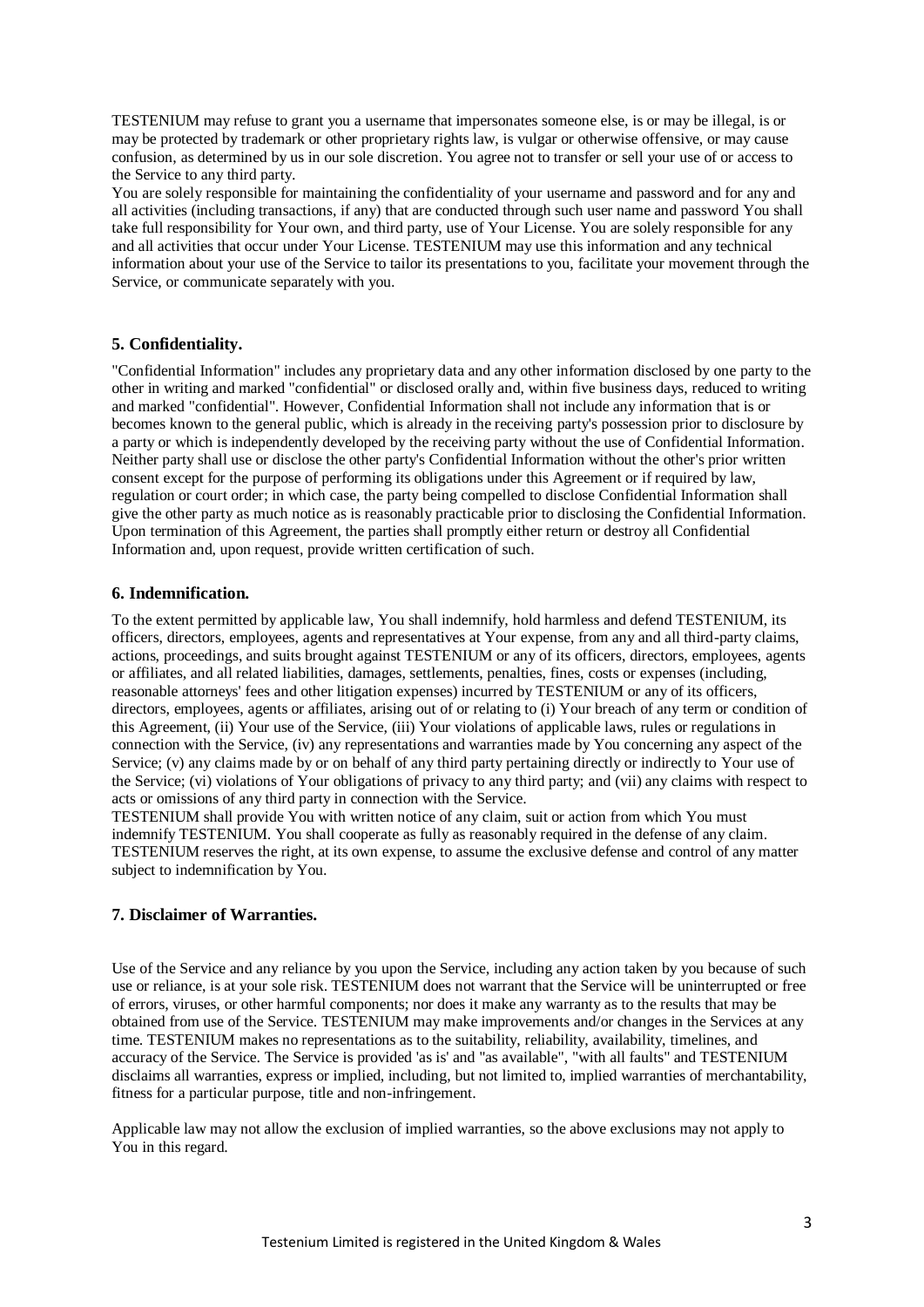Your sole and exclusive remedy for any failure or non performance of the Service shall be for TESTENIUM to use commercially reasonable efforts to adjust or repair the Service.

## **8. Limitation of Liability.**

To the extent permitted by applicable law, in no event shall TESTENIUM be liable for any direct, indirect, special, incidental, consequential, exemplary, or punitive damages, or any damages whatsoever, including, but not limited to loss of use, sales, data, profits loss of or damage to business, loss of contracts or loss of customers, even if TESTENIUM has been advised of, knew or should have known that such damages were possible and even if direct damages do not satisfy a remedy. TESTENIUM's total cumulative liability to you or any other party for any loss or damages resulting from claims, demands, or actions arising out of or relating to this Agreement will not exceed GBP \$100.

Moreover, TESTENIUM shall have no liability for (a) any claim of patent, trade secret or copyright infringement based on the use of other than the then-latest release of the Service or Software, if such infringement could have been avoided by use of the latest release, (b) the security and integrity of any data or information you store or transmit using the Service or the Internet, including any data or information stored or transmitted by any computer designated as "secure". You are responsible for immediately reporting to TESTENIUM any issue that could compromise the security or integrity of any User or system taking part in the Service or (c) any claim of patent infringement based on the (i) use of the Service in combination with other materials not provided by TESTENIUM where infringement would not have resulted but for such combination, or (ii) modification of the Service by anyone other than TESTENIUM where infringement would not have resulted but for such modification.

## **9. Proprietary Rights.**

The Service and all Intellectual Property Rights therein are, and shall remain, the property of TESTENIUM. All rights in and to the Service's software not expressly granted to You in this Agreement are reserved and retained by TESTENIUM and its licensors without restriction. Without limiting the generality of the foregoing, You agree not to (and not to allow any third party to): (a) sublicense, distribute, or use the Service outside of the scope of the License granted in this Agreement; (b) copy, modify, adapt, translate, prepare derivative works from, reverse engineer, disassemble, or decompile the Software or otherwise attempt to discover any source code or trade secrets related to the Service; (c) rent, lease, sell, assign or otherwise transfer rights in or to the Service; (d) use, post, transmit or introduce any device, software or routine which interferes or attempts to interfere with the operation of the Service; (e) use the trademarks, trade names, service marks, logos, domain names and other distinctive brand features or any copyright or other proprietary rights associated with the Service for any purpose without the express written consent of TESTENIUM; (f) register, attempt to register, or assist anyone else to register any trademark, trade name, serve marks, logos, domain names and other distinctive brand features, copyright or other proprietary rights associated with TESTENIUM other than in the name of TESTENIUM; or (g) remove, obscure, or alter any notice of copyright, trademark, or other proprietary right appearing in or on any item included with the Service.

## **10. Modifications to TEULA.**

TESTENIUM reserves the right to change the terms and conditions of this TEULA (In particular, in order to reflect changes to the latest law or changes to the Services) including but not limited to the charges and fees associated with the use of the Services. You are responsible for regularly reviewing this TEULA, and your use of the Services will be deemed as acceptance of the terms and conditions of this TEULA. Changes shall not apply retroactively and shall become effective no sooner than 14 days after they are posted. If You do not agree to the modified terms for the Service, You should discontinue Your use of the Service and send TESTENIUM an email notification. No amendment to or modification of this Agreement will be binding unless (i) in writing and signed by a duly authorized representative of TESTENIUM, (ii) You accept updated terms online, or (iii) You continue to use the Service after TESTENIUM has posted updates to the Agreement.

## **11. Term and Termination.**

Either party may terminate this Agreement at any time with a notice of 72 hours. Upon any termination of this Agreement, TESTENIUM shall stop providing, and You shall stop accessing the Service; and You shall delete all copies of the Service software from all systems and certify thereto in writing to TESTENIUM within 3 business days of such termination. In the event of any termination (a) You will not be entitled to any refunds of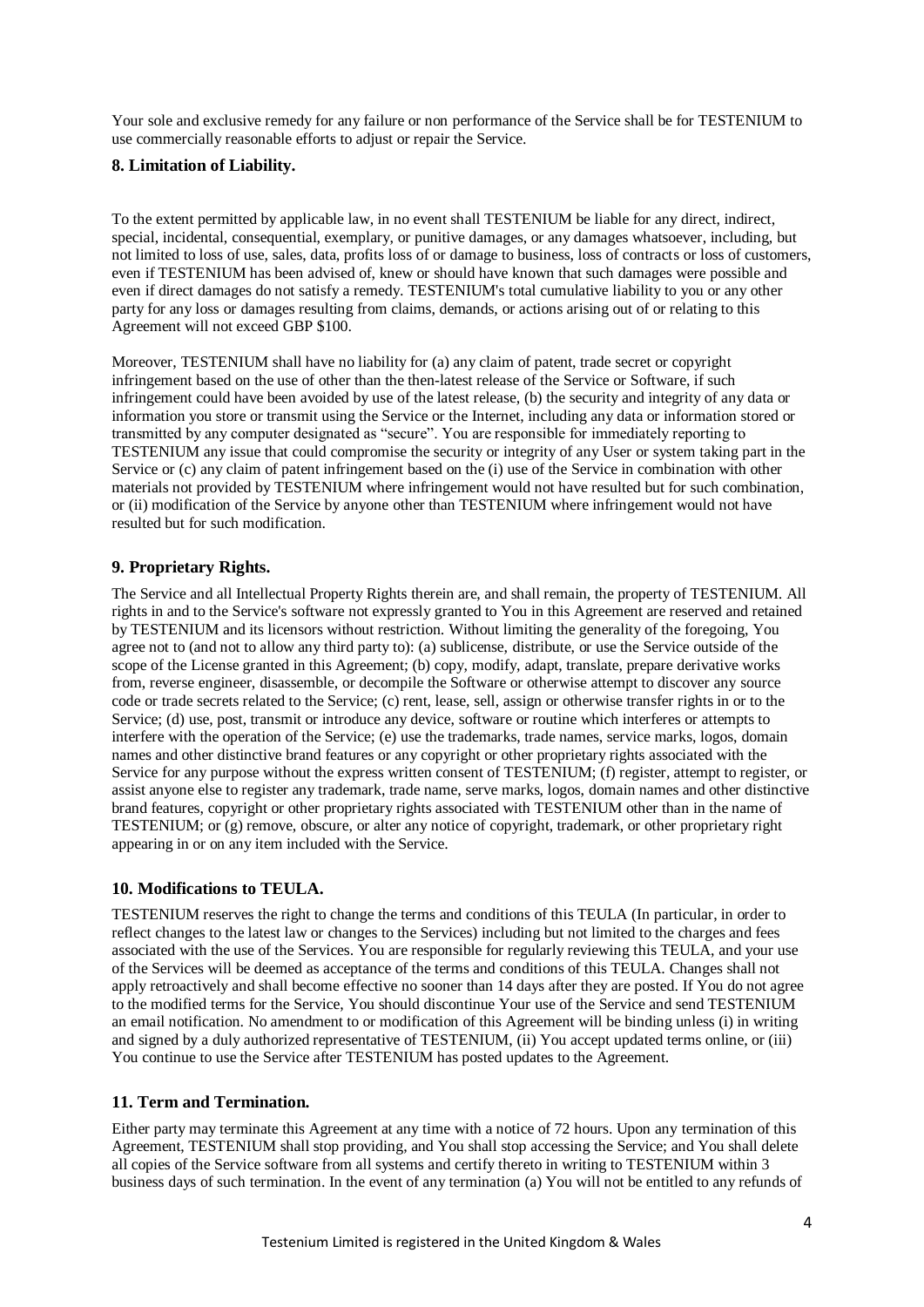any usage fees or any other fees, (b) TESTENIUM shall have no liability to You or any third party because of such termination and (c) any (i) outstanding balance for Service rendered through the date of termination, (ii) other unpaid payment obligations during the remainder of the initial Term will be immediately due and payable in full and (iii) all of Your historical Report data will no longer be available to You 30 days after the termination of this Agreement, and (iv) If you are a member of our Knowledge Hub, Content posted will no longer be available to you. Such Content may be, but is not required to be, deleted by TESTENIUM.

### **12. Refund Policy.**

In case User runs tests without authorization, TESTENIUM reserves the right to block and terminate the account without issuing a refund of remaining credits your account.

To be eligible for a refund due to a faulty test, You must submit an email detailing your name, the date of the test in question and the specific test run that caused the issue. Users may apply for a single refund only (e.g. If five tests are run, you will not receive 5 refunds on each test if they are faulty due to the same issue). The request and issue must be submitted within 24 hours of the test. All refund requests must be submitted via our online contact form or via [Support.](mailto:support@testenium.com?subject=Refund%20required)

### **13. Free Tier.**

TESTENIUM offers users a free monthly tier incorporating ten free testing credits of up to 50 concurrent users. During the free tier, users are prohibited from running more than one test at a time. Users who run more than one test concurrently may have the free tier revoked. Users may not sign up with more than a single email account in order to gain additional free tiers. Users who attempt to create more than one free tier account may have all their free tiers revoked at TESTENIUM's sole discretion.

### **14. Third Party Open-Source Software.**

Some of the software programs included in the Service are distributed under the terms of agreements with third parties ("Third Party Agreements") which may expand or limit your rights to use certain Software Programs as set forth in this section.

TESTENIUM is not responsible for the Software Programs distributed under the Third Party Agreements.

The Third Party Agreements, related online documentation, source code and other information about such Software Programs are available at their relevant websites:

TESTENIUM is providing these links to you only as a convenience, and the inclusion of any link does not imply endorsement by TESTENIUM of such sites or any association with its operators.

### **15. Miscellaneous.**

a) This Agreement, including all attachments contained herein by reference, constitutes the entire agreement between the parties with respect to the subject matter hereof, and supersedes and replaces all prior and existing understandings or agreements, whether made in writing or orally, in regard to the said subject matter. Applicable sections remain in force after the expiration or early termination of this Agreement.

b) The relationships between the parties to this Agreement shall be solely that of independent contractors. Nothing in this Agreement shall be deemed to create a partnership or joint venture between the parties and neither TESTENIUM nor You shall present itself as the agent of the other, other than as specified in this Agreement.

c) Neither party shall be liable to the other for delays or failures in performance for reasons beyond the reasonable control of that party, including, but not limited to, substantial modifications in third party Software, force majeure, labour disputes or disturbances, material shortages or rationing, riots, acts of war, governmental regulations, communication or utility failures, or casualties.

d) Failure by either party to enforce any provision of this Agreement shall not be deemed a waiver of future enforcement of that or any other provision. Any waiver, amendment or other modification of any provision of this Agreement shall be effective only if made in writing and signed by the parties.